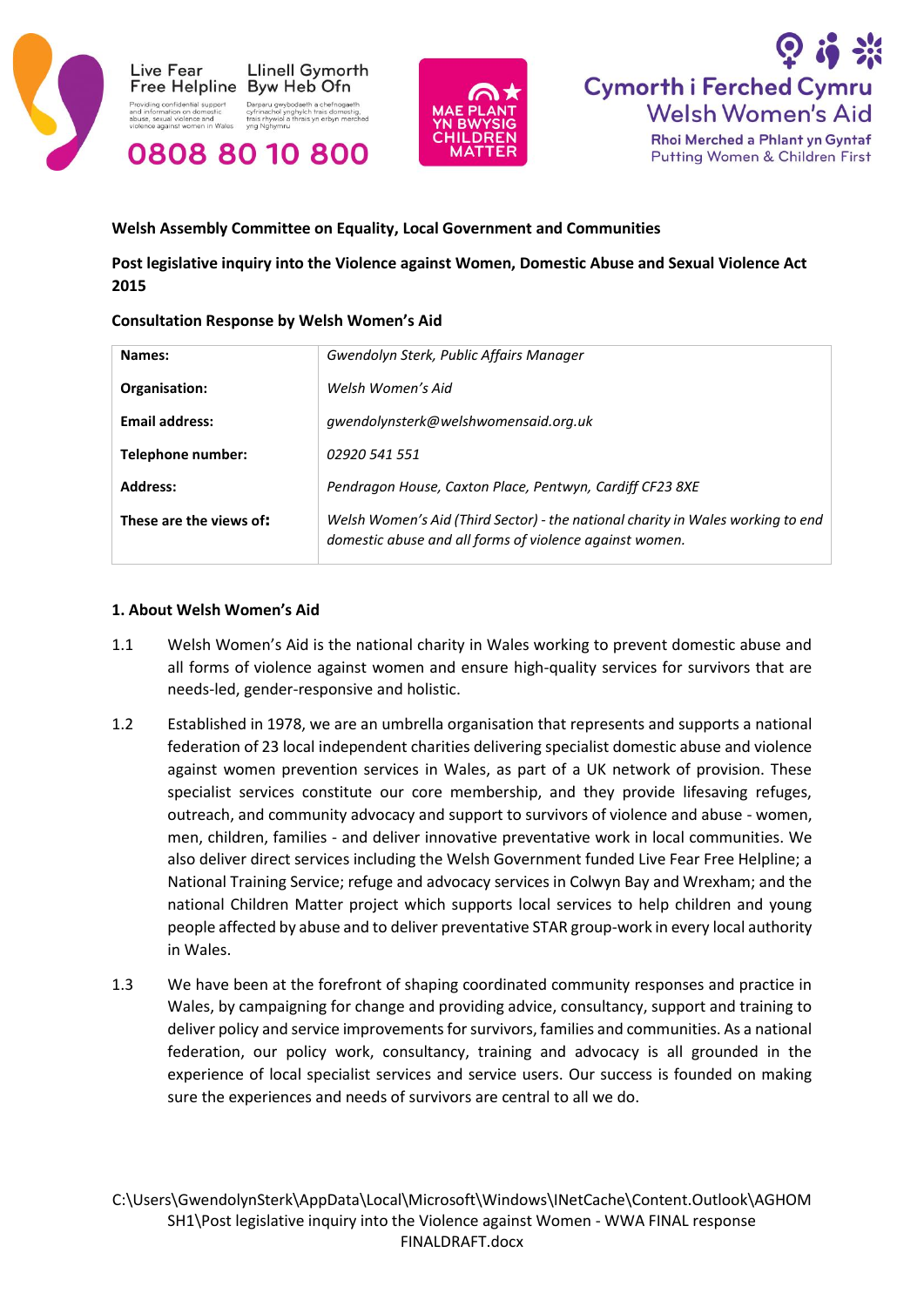





### **2. Welsh Women's Aid's Evidence for the Post Legislative Inquiry: Overview of key issues**

- 2.1 The Violence against Women, Domestic Abuse and Sexual Violence (Wales) Act 2015 (the Act) has been recognised internationally as ground breaking piece of legislation aimed at improving the response of the public sector in the prevention of all forms of violence against women and the protection and support of those that experience it.
- 2.2 The Act, given the legislative duties it introduces for devolved public services, offers an opportunity for Wales to provide leadership and innovation in preventing future violence against women as well as enabling earlier and more effective intervention and support for survivors and their families. This said, there is a need for the duties in the Act to be effectively implemented by public services, with the support of robust, sustainable specialist services in the third sector, and for the efficient monitoring and evaluation of the duties implementation to ensure that aims of the Act are achieved and the results sustainable. Overall there has still been limited statutory guidance published by Welsh Government to provide the strategic leadership for regional and local delivery that the Act requires.
- 2.3 Critically the implementation of the Act and the resultant Strategy needs to ensure that it is based firmly on the understanding that violence against women is a cause and consequence of inequality between women and men and is a violation of women's human rights. The internationally accepted definition of 'Violence Against Women' used by organisations including the United Nations, World Health Organisation, Council of Europe and UK Government, which was included in the first Wales violence against women strategy ("Right to be Safe", 2010-2016) is: "any act of gender-based violence that results in, or is likely to result in, physical, sexual or mental harm or suffering to women, including threats of such acts, coercion or arbitrary deprivation of liberty, whether occurring in public or in private life."<sup>1</sup> While the Welsh Government has made statements in accompanying documents that recognises the evidence that women and girls suffer disproportionately from these types of violence, this was not reflected in the definitions of the Act (which we raised as a problem at the time, but were advised that the internationally accepted definition of violence against women would be addressed in the strategy).
- 2.4 The refreshed National Violence Against Women Domestic Abuse and Sexual Violence Strategy (2016-2021) must be published by November 2016 in accordance with the Act. However this has yet to be completed, and the draft refreshed national strategy out for consultation does not contain UK and internationally accepted definitions of domestic abuse, sexual violence and violence against women, for monitoring and strategic delivery purposes. It is vital that Welsh Government demonstrates leadership and commitment to the internationally recognised definition of violence against women within its national strategy. Otherwise this puts Wales out of step with the UK and international evidence and will have a detrimental impact on the development of strategic collaborative commissioning, service development and data collection in Wales. Using the term 'Violence against Women' does not

 $\overline{a}$  $1$  United Nations: 'Declaration on the Elimination of Violence against Women', General Assembly http://www.un.org/documents/ga/res/48/a48r104.htm

C:\Users\GwendolynSterk\AppData\Local\Microsoft\Windows\INetCache\Content.Outlook\AGHOM SH1\Post legislative inquiry into the Violence against Women - WWA FINAL response FINALDRAFT.docx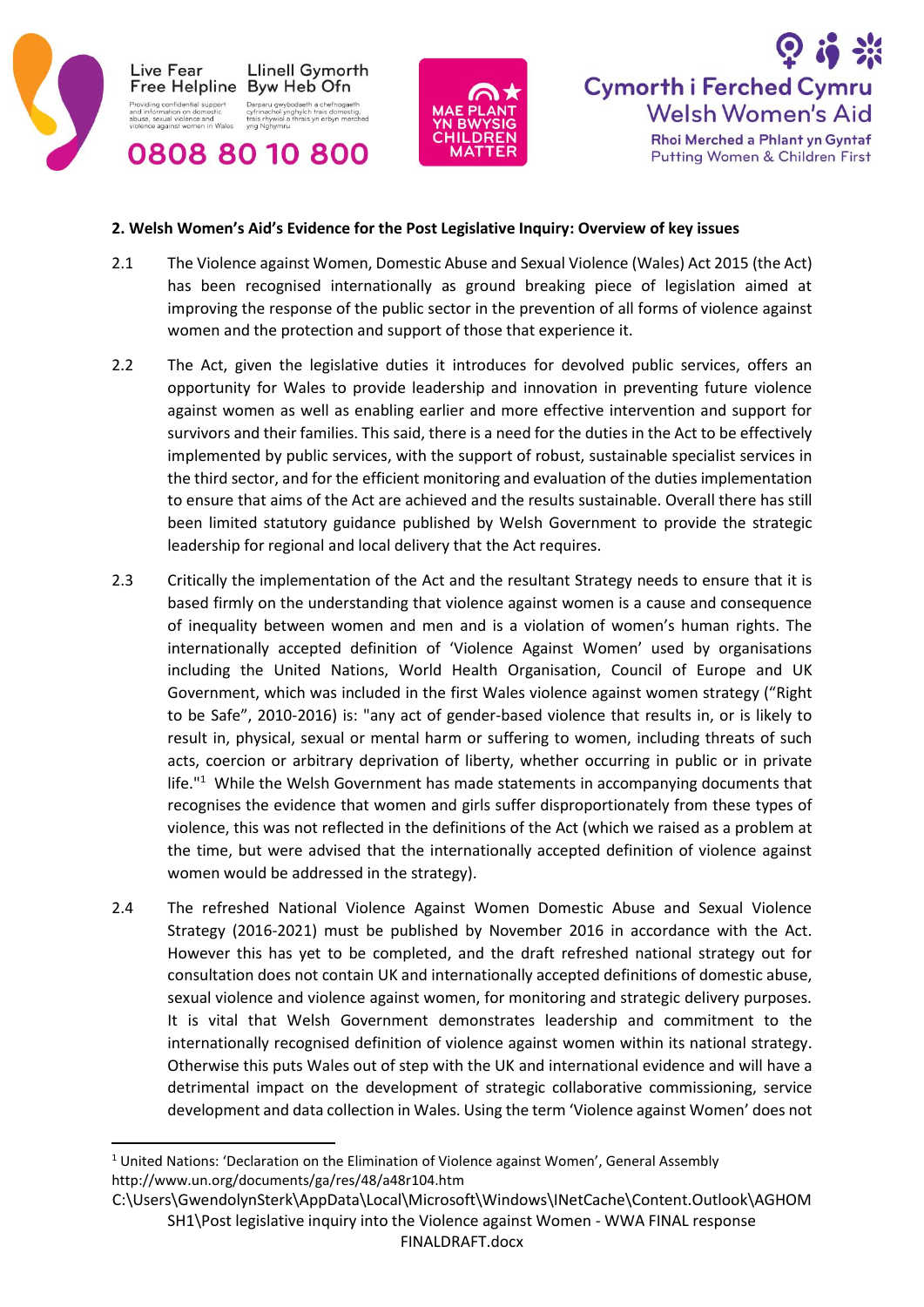





exclude men and boys but recognises the gendered nature of these types of abuse and the gendered differences in impact of perpetration and victimisation. It is important that the implementation of the Act enables gender responsive models of support to enable the best outcomes for all survivors.

### **3. Overview of the context for the implementation of the Act**

3.1 Scrutiny of the implementation of the Act needs to be situated within a broad context. Violence against women cannot be tackled in isolation and the support and protection of survivors does not occur in silos. Violence against women is a truly cross cutting issue and its prevention and the protection and support of survivors should be considered core business and a priority for all government departments, public services and communities in Wales. While the Act provides a tool for Welsh Government to demonstrate strategic leadership to prevent violence against women, it is also important to recognise that the duties in the Act also intersect with a number of other Welsh, UK and international legislation and policy priorities. Incorporating how Welsh Government embeds violence against women prevention into these other delivery plans and meets UK and international obligations will also be critical to review within the scrutiny process, if the committee is going to be successful in its aim. These include the following:

3.1.1 Social Services and Wellbeing (Wales) Act 2014 is a key piece of legislation which is shaping changes to the preventative agendas for health and social care services, and which has the potential to have a positive impact on the prevention of violence against women and maximising support of survivors. However at present there is little evidence of an integrated approach to delivery nationally or locally. In particular, there is scope to align the population needs assessments that local authorities are completing as part of the Social Services and Wellbeing (Wales) Act 2014 with the need for violence against women thematic needs assessments.. There is also scope to coordinate the development of outcomes frameworks and training for public service professionals required by both Acts.

3.2.2 The Wellbeing of Future Generations (Wales) Act 2015 sets out seven wellbeing goals that are relevant to the prevention of violence against women and supporting survivors. This includes an equal Wales, a resilient Wales and a healthy Wales. Public sector bodies have to take action to achieve these goals, yet to do so effectively they need to take action to end violence against women as a cause and consequence of inequality between women and men and which has a significant impact on the health and wellbeing of survivors and their children. Leadership from Welsh Government to ensure public service boards prioritise violence against women prevention within their development and delivery of well-being goals and plans would go some way towards aligning these integrated priorities. For example:

• *A more prosperous Wales:* Well-being plans need to recognise that domestic violence alone costs Wales £303.5m annually: £202.6m in service costs and £100.9m to lost economic output. These figures do not include any element of human and emotional costs, which the research estimates costs Wales an additional £522.9m. In addition, those who experience violence will be adversely affected in both education and work. Each year, one in ten victims of partner abuse takes time off work as a result of the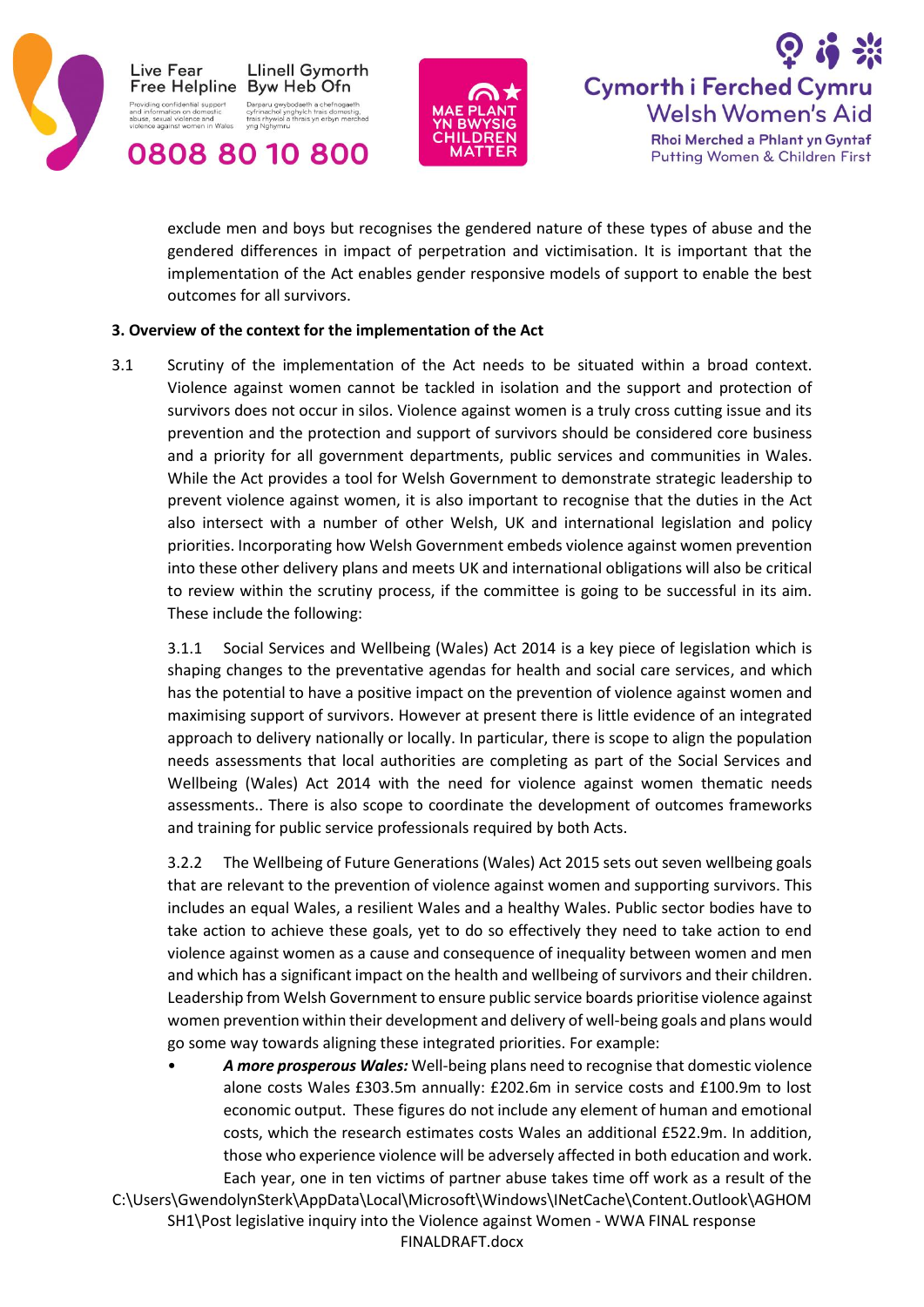

Live Fear **Llinell Gymorth** Free Helpline Byw Heb Ofn odaeth a chefnogaeth<br>ghylch trais domestig,<br>thrais yn erbyn merched ing confidential support<br>formation on democtic Darparu gwybo iation on domestic<br>ual violence and<br>iainst women in Wales







abuse. By incorporating approaches to prevent violence against women, domestic abuse and sexual violence, Wales will be more prosperous with regard to public spending, and also in terms of personal ability to earn, learn and succeed.

- *A Wales of cohesive communities:* Violence against women prevention and work to promote cohesive communities are interlinked. Tackling violence against women will lead to safer communities, and reduce further social exclusion of already marginalised groups, for example Black and minority communities, refugees, and lesbian, gay, bisexual and transgender (LGBT+) communities. Tackling violence against women will also challenge social stigma, which will promote inclusiveness and better community ties.
- *A healthier, more equal Wales:* a society that enables people to fulfil their potential no matter what their background or circumstances requires equality between women and men As such tackling violence against women and its cause and consequence, through funding specialist services that help prevent violence and abuse, will lead to greater equality between men and women in Wales. We cannot achieve the goal for a healthier Wales; a society in which people's physical and mental well-being is maximised and in which choices and behaviours that benefit future health are understood, without preventing violence against women. The World Health Organisation has stated that violence against women is a 'global health problem of epidemic proportions'. By funding services that prevent violence against women, Wales will see a positive increase to people's physical and mental health, a reduction in problematic substance use, as well as improved resilience and recovery from trauma associated with violence against women and adverse childhood experiences.

3.3.3 The Housing (Wales) Act 2014 enshrines in legislation duties on local authorities to prevent and alleviate homelessness. It has long been recognised that domestic abuse and other forms of violence against women is a leading cause of homelessness for women. To prevent homelessness it is critical that the duties imposed by the new housing legislation enable survivors to access refuge services and other accommodation options swiftly, or where appropriate and safe to do so, to stay safely within their own homes. Domestic abuse is not always being effectively identified as the cause of homelessness as survivors presenting as homeless often have multiple support needs that could include debt, substance misuse, mental health support needs, as well as needing support to recover from the debilitating impact of domestic abuse. This raises the concern that the full extent of need is not being recorded to inform the evaluation of support provided and the commissioning of relevant provision in a locality. There is a need for the integration of measures and duties between the two Acts so that they are aligned to ensure a strategic and holistic approach to delivery.

C:\Users\GwendolynSterk\AppData\Local\Microsoft\Windows\INetCache\Content.Outlook\AGHOM SH1\Post legislative inquiry into the Violence against Women - WWA FINAL response FINALDRAFT.docx 3.3.4 The current curriculum review being carried out by Welsh Government aims to support children and young people to be healthy, confident individuals, ready to lead fulfilling lives as valued members of society. To achieve this the curriculum will need to include preventative programmes regarding all forms of violence against women based on principles of gender equality and human rights. Work is also ongoing in the development of the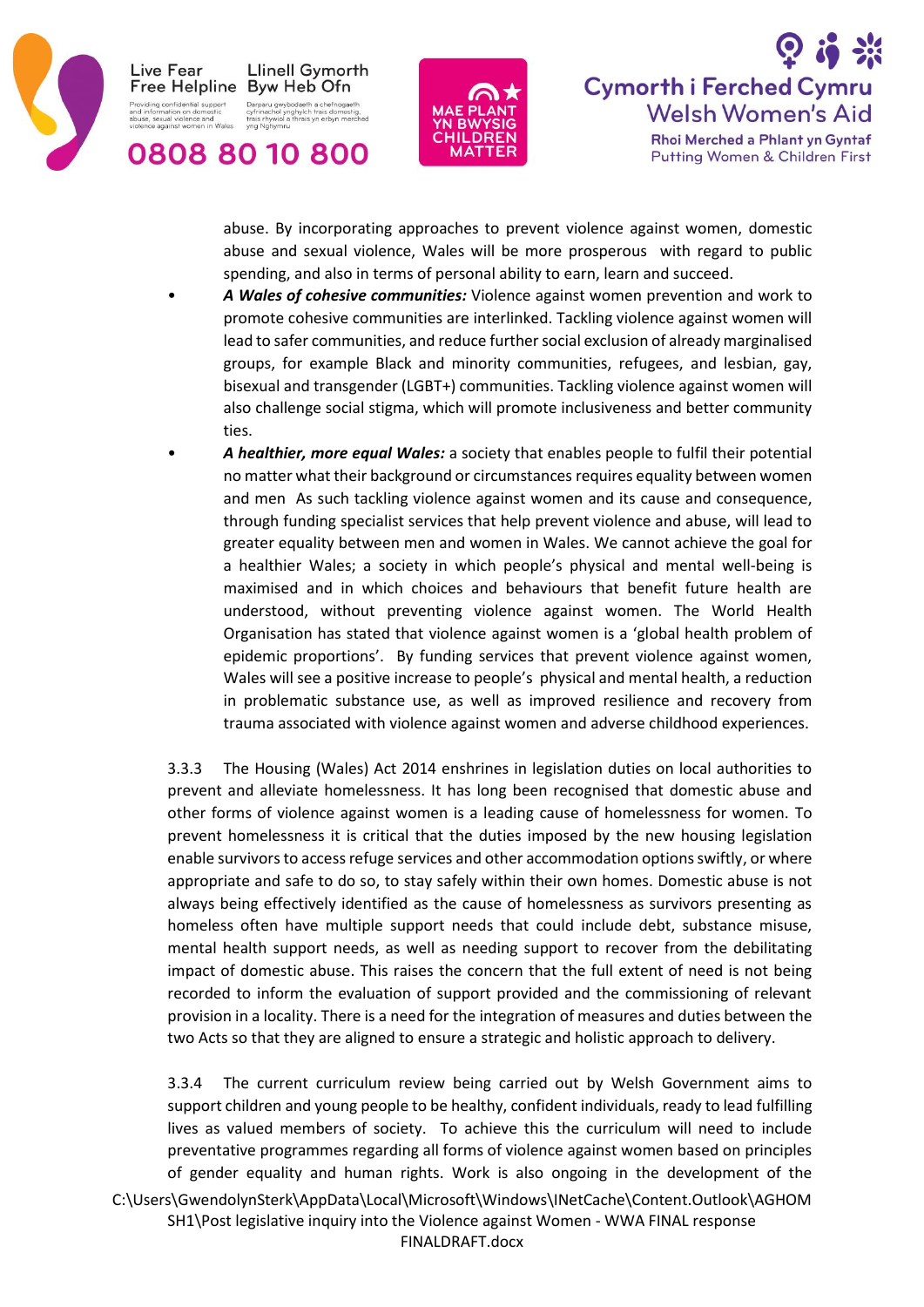

**.** 





Wellbeing Area of Learning and Experience under the new curriculum for Wales however it remains unclear as to whether healthy relationship education will be prioritised within this. Healthy relationships education needs to be more than a single lesson about domestic abuse or sexual relationships, it needs to be ongoing age appropriate lessons covering gender stereotyping, sexual consent, sexuality and respect. At present this is not consistently available to children and young people in Wales. As the lead organisation in Wales on ending violence against women we would welcome further consultation on the inclusion of effective healthy relationship education in the new curriculum, because as yet specialist services have not been involved in this review. As is discussed further below we have developed toolkits and guidance that could inform this work as well as having developed are own preventative programme, STAR (Safety, Trust and Respect), for young people.

3.3.5 The Home Office Ending Violence Against Women and Girls Strategy sets out the UK Government plans to address and prevent violence against women and girls until 2020. While some areas are devolved to Wales, significant areas such as criminal, civil and family justice remain non-devolved. It is critical that the implementation of the Act is carried out with the collaboration of those responsible for delivering non-devolved priorities. National and local strategies and delivery plans need to ensure there is join up with the Home Office strategy. Similarly it is vital for survivors that may move between England and Wales that there is a consistency in the quality and accessibility of support and protection.

3.3.6 The EU Victim's Rights Directive establishes a new legal standard for victim services, and obligations include a minimum level of provision of specialist services and support for victims of domestic abuse and other forms of violence against women, regardless of nationality or citizenship status, including support for the children of victims. Support includes information, advice, practical, emotional, and psychological support. At present there still remains a postcode lottery in the provision of specialist services across Wales. Current local and regional commissioning of specialist services are not effectively addressing provision of specialist support in a strategic, evidence-based, joined up and sustainable manner. Feedback from survivors states that there is a need for more timely, accessible and needs-led support services. 2

3.3.7 The Council of Europe's Convention on Preventing and Combating Violence against Women and Domestic Abuse (the 'Istanbul Convention') sets out clear measures on how to prevent violence against women and support victims. Covered within the scope of the convention is the adequate geographic distribution of short and long-term specialist services that are accessible to all women and their children. Within the draft National Strategy on Violence against Women, Domestic Abuse and Sexual Violence, Welsh Government hasstated that it supports the principles of the convention however it is selective in the articles it links

<sup>&</sup>lt;sup>2</sup> Are you listening and am I being heard? Survivor Consultation: A report of the recommendations made by survivors of violence against women, domestic abuse and sexual violence, to inform the national strategy in Wales, March 2016

C:\Users\GwendolynSterk\AppData\Local\Microsoft\Windows\INetCache\Content.Outlook\AGHOM SH1\Post legislative inquiry into the Violence against Women - WWA FINAL response FINALDRAFT.docx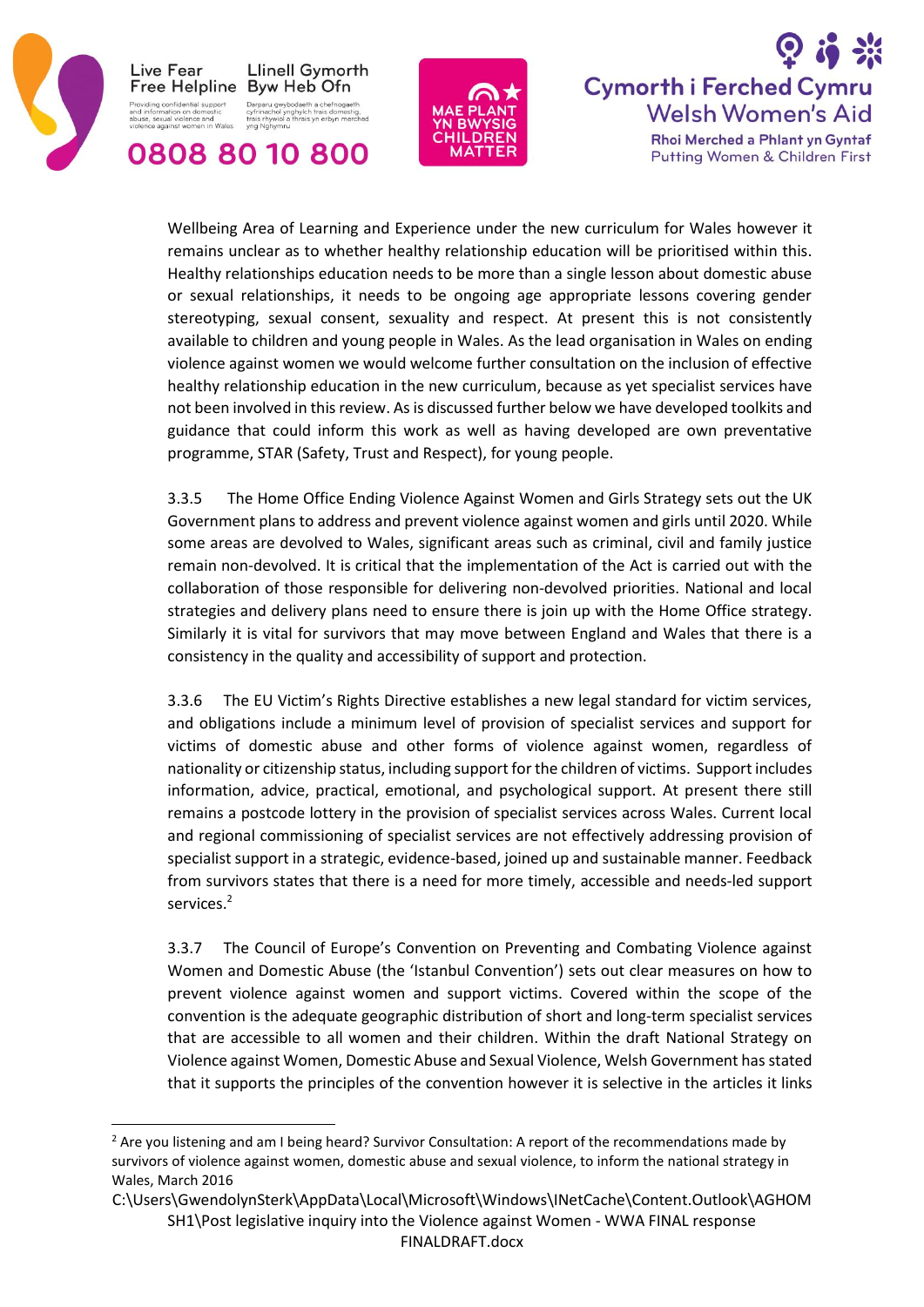





the strategy too. At present the draft strategy does not reference if or how the Welsh Government will adhere to the minimum level of specialist support outlined within the convention.

3.4 All of the above are critical cross cutting priorities and those responsible for the effective implementation of the Act need to deliver on these in order to successfully achieve its aims and obligations. They should also be used by the Committee to inform the post-legislative scrutiny to ensure that the Act is not being treated as an 'add on' to other delivery plans but is embedded across the strategic and delivery functions of Welsh Government and relevant authorities.

## **4. To what extent is the approach to tackling violence against women, domestic abuse and sexual violence improving as a result of the obligations in the Act?**

- 4.1 The Act has the potential to significantly improve the approach to tackling violence against women by setting out obligations based on improving arrangements for prevention, protection and support. Although all aspects of the Act have been enacted, implementation has been limited. The Welsh Government refreshed National Strategy is out for consultation, and in that it outlines its 'good progress on implementation' which includes "publish[ing] the National Training Framework [and] e-learning package…developing "Ask and Act" … [and] publish[ing] a Whole Education Approach Good Practice Guide". It also claims "significant steps to reduce the incidence, and to protect victims of Female Genital Mutilation, Forced Marriage and Honour Based Violence" have been made, but it is not clear what these entail.
- 4.2 The obligations within the Act also offer an opportunity for the Welsh Government to provide strategic leadership through the publication of various statutory guidance that should aim to radically improve and change approaches in tackling all forms of violence against women. These included a national training framework, a whole education approach, and statutory guidance on multi-agency working and commissioning of specialist services. At present only one piece of statutory guidance has been published and is in very early stages of implementation, with limited data provided to measure this improvement or establish a clear baseline on which to evaluate the improvements, and the others have yet to be published. So it is not possible to measure improvements at this stage.
- 4.3 Under the Act obligations for prevention, the Welsh Government, in conjunction with Welsh Women's Aid, developed the Whole Education Approach: A Good Practice Guide [\(http://gov.wales/docs/dsjlg/publications/commsafety/151020-whole-education-approach](http://gov.wales/docs/dsjlg/publications/commsafety/151020-whole-education-approach-good-practice-guide-en.pdf)[good-practice-guide-en.pdf\)](http://gov.wales/docs/dsjlg/publications/commsafety/151020-whole-education-approach-good-practice-guide-en.pdf). The document sets out guidance for embedding the prevention of violence against women in educational settings. The guide outlines nine key elements that would ensure a comprehensive and holistic approach to prevention of violence against women, domestic abuse and sexual violence. In combination with this, Welsh Women's Aid, in partnership with AVA (Against Violence and Abuse), were also commissioned by Welsh Government to research and compile a package of recommended materials to be utilised as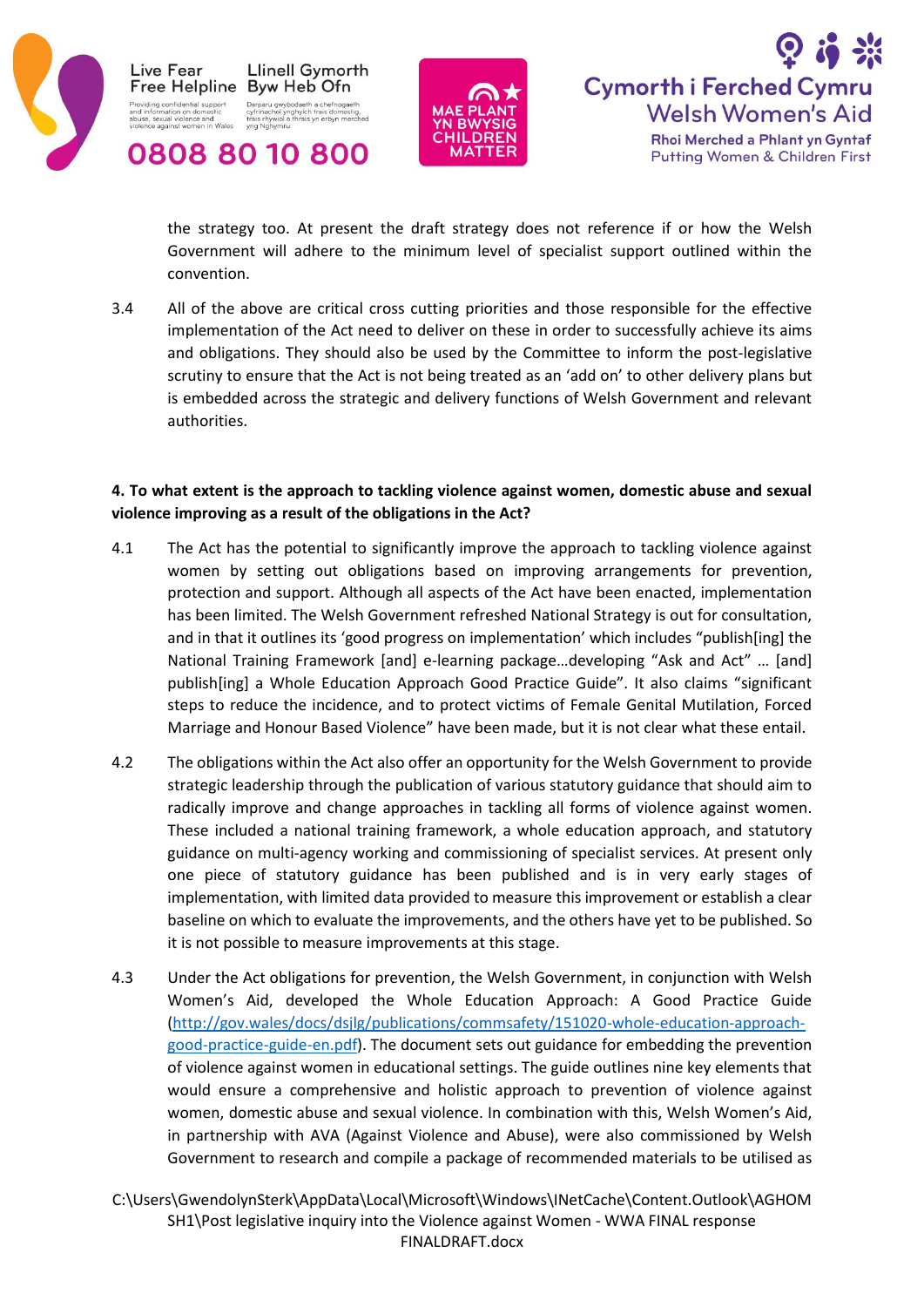

0808 80 10 800





best practice in relation to these matters for use in primary, secondary and further education settings. This suite of resources is presented as an overarching toolkit which should be used with the accompanying guidance across education settings This work was completed and submitted in early 2016 but has yet to be published. We have recently been advised the toolkit is to be launched in September 2016 and is intended to complement the aforementioned Good Practice Guidance.

- 4.4 The Welsh Government guidance on delivering a whole education approach to preventing violence against women has been recognised as good practice by the Westminster Women and Equalities Committee's inquiry and report into sexual harassment and sexual violence in schools. However we are yet to see a clear plan as to how and when schools and other education establishments will be implementing this guidance, and there is little current evidence of this being implemented consistently across Welsh schools and other educational settings. A thematic review by Estyn is due to be carried out this autumn which should provide a clearer picture of the extent to which action on violence against women prevention has been taken so far. This thematic review should establish a baseline to demonstrate the current position and provide clear recommendations on improving schools' response based on the good practice guidance. The review should also establish a clear set of questions that can be built in to Estyn's regular reviewing of schools to ensure the monitoring of the implementation of the guidance and its effectiveness. Similarly, effective data and monitoring, as is set out in the good practice guidance and Act, needs to be published on a regular basis so that a clear baseline is known from which improvement can be monitor and lessons learnt. The Act allows Welsh Ministers to require local authorities, through regulations, to report on the steps they have taken to address violence against women, domestic abuse and sexual violence through their education functions however as of yet this information has not been gathered so a clear national picture is still not known on which to base any assessment of improved provision.
- 4.5 The Welsh Government published the National Training Framework (NTF) as a key mechanism for delivering its obligations to improve responsible authorities' responses to violence and abuse within the Act. The National Training Framework should increase earlier intervention and protection of survivors by ensuring high quality and consistent training is available to those across the public and specialist sector. Survivors have clearly stated that there is a need for "improved training for all services on all aspects of violence against women, domestic abuse and sexual violence, informed by survivors' experiences."<sup>3</sup> Whilst the e-learning training has been developed and is being rolled out, there have been problems with accessing this for all 'Group 1' professionals. Training for Group 2 and Group 3 professionals is being delivered through 'ask and act' training (see below). Specialist sector training for Group 4 professionals has been commissioned to enable Independent Advocates and sexual violence services to access 'free' specialist accredited training, but the largest number of professionals in Group 4 –frontline professionals working within refuge-based services –have not been able to access

**<sup>.</sup>** <sup>3</sup> Are you listening and am I being heard? Survivor Consultation: A report of the recommendations made by survivors of violence against women, domestic abuse and sexual violence, to inform the national strategy in Wales, March 2016

C:\Users\GwendolynSterk\AppData\Local\Microsoft\Windows\INetCache\Content.Outlook\AGHOM SH1\Post legislative inquiry into the Violence against Women - WWA FINAL response FINALDRAFT.docx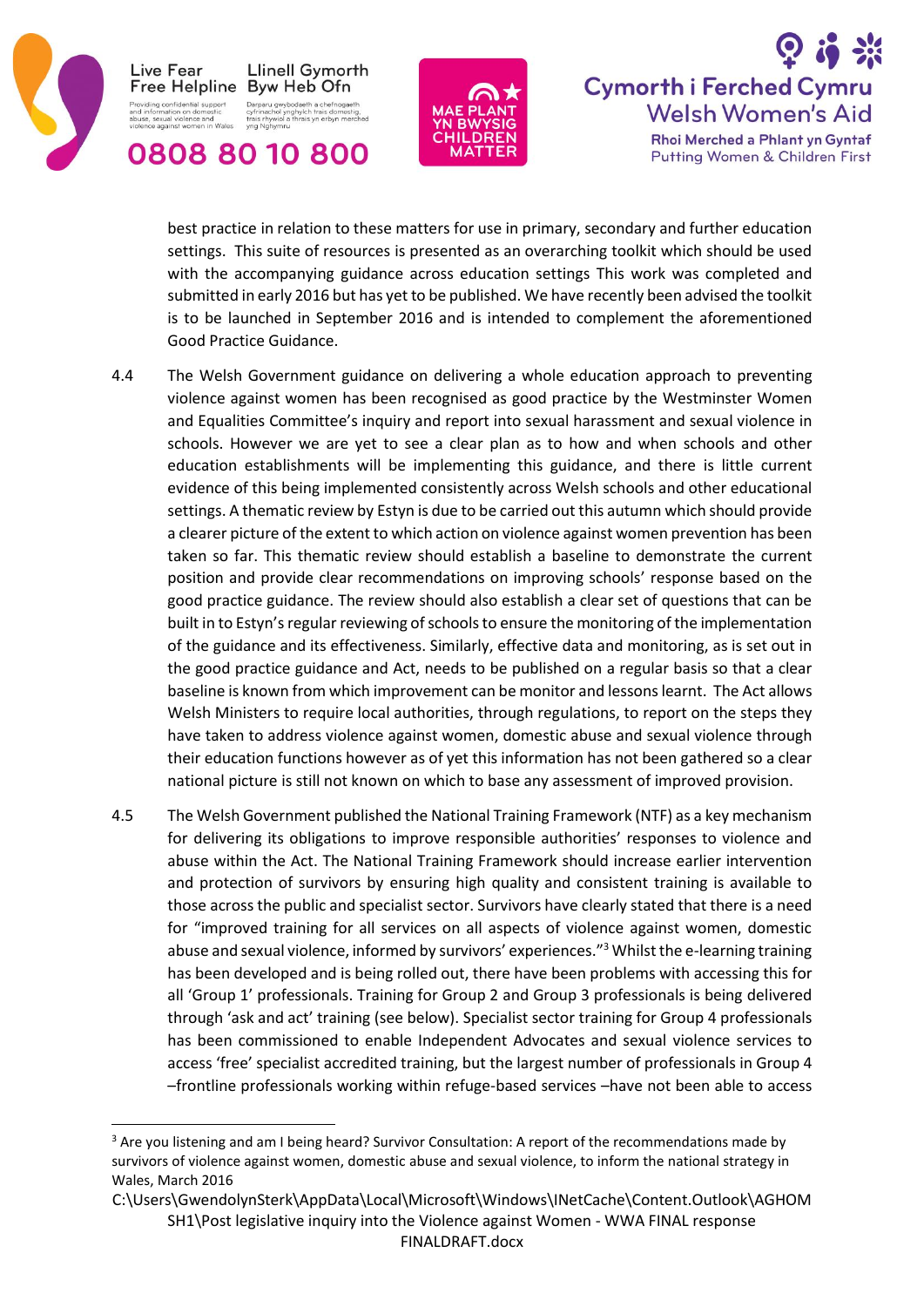





subsidised accredited training due to lack of Government resources.4.6 The "Ask and Act" framework has been developed and draft guidance was issued in 2015 for consultation, but has not since been published. The 'Ask and Act' Framework aims to provide training targeted at those professionals within the public sector that are ideally placed to carry out early identification and provide a helpful response to survivors, which should include referring them to specialist services. This approach is being developed in early adopter sites in Gwent and Abertawe Bro Morgannwg University Health Board. Welsh Women's Aid secured the contact to deliver the Ask and Act 'train the trainer' contract for Group 2 and Group 3 professionals and its delivery is underway in these sites. The extension of this training programme to other regions across Wales was scheduled from September, but the approach for cascading this statutory training to other areas as originally envisaged is now under review by Welsh Government.

4.7 While the commitment outlined in the 'Ask and Act' framework is to increase identification and improve responses by the public sector to violence against women, domestic abuse and sexual violence is welcome, there are a number of issues that need to be addressed to ensure that it enables an improvement in the response to survivors:

4.7.1There is a need for alignment of the delivery of the NTF with other legislative training commitments so that public sector training priorities and resources are not competing. Clear communication and leadership is required between Government and the regions to ensure the commitment required under the Violence Against Women, Domestic Abuse and Sexual Violence (Wales) Act 2015 is understood by the relevant stakeholders at a local level and given the priority needed.

4.7.2 It also needs to be recognised that the roll out of the NTF will increase the identification of survivors experiencing abuse and will increase referrals to specialist domestic abuse and sexual violence services in the third sector. At present there is an assumption that specialist services will simply accept these referrals without additional resources, and that these services will be available to meet demand from increased referrals. However, there is already high demand for these services, which cannot be met. In 2015/16 in Wales:

- 11,512 women, men, children and young people were provided with refuge and community based advocacy and support by Welsh Women's Aid member services in Wales;
- At least 388 survivors of abuse in Wales could not be accommodated by refuges because there was no space available in the refuge when they needed help. Many individual services also operate lengthy waiting lists for aspects of their community provision that are in high demand (eg counselling, groupwork, support for children and young people).
- There were 28,392 calls to the Live Fear Free Helpline in Wales, and 14,612 survivors were supported by the service.
- 4.8 With the introduction of the Act, demand for services is likely to increase. It is critically important that the specialist services that support survivors of abuse have the funding and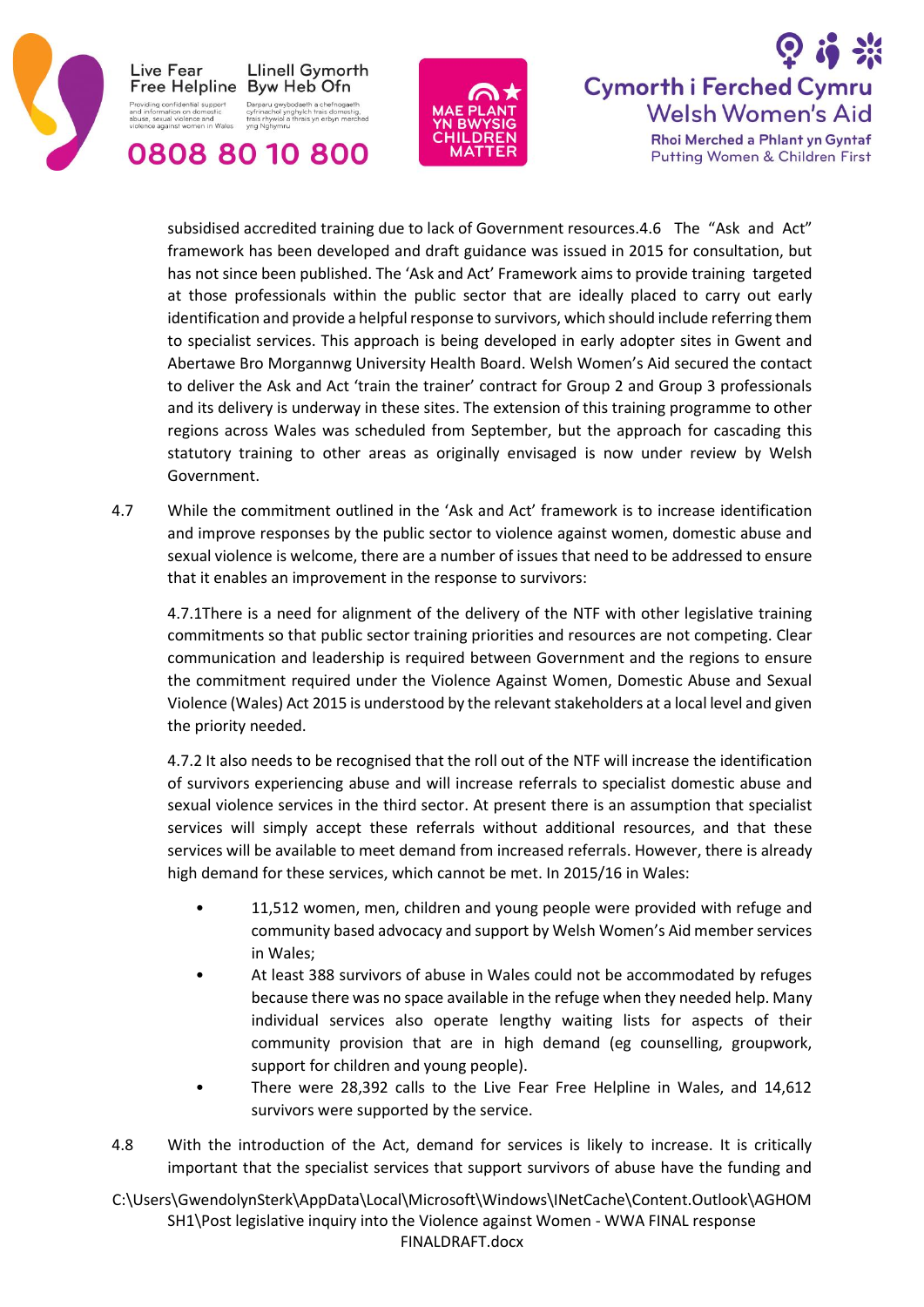





capacity to respond to any increase in demand, to ensure the services being offered are safe and meet needs.

- 4.9 The Welsh Government has still to publish its statutory guidance for multi-agency working (which was out for consultation in 2015), guidance for working with perpetrators (which was consulted on with the Advisory Board in 2015), and guidance for commissioners. These are critical guidance to support the aims of the Act as they should require effective strategic leadership and commissioning of service provision by local service boards.
- 4.10 The delay in publishing commissioning guidance is a concern as commissioning processes, particularly regarding Supporting People funded services like specialist floating support and refuges, are already taking place in a number of local authorities without the strategic guidance from Welsh Government having been published. Without the overarching guidance there are inconsistencies in what is being commissioned and how it is being carried out. There are also inconsistencies in the responsibilities being taken by relevant authorities and limited collaboration between commissioners.
- 4.11 This is impacting on the sustainability of specialist services. The Welsh Women's Aid state of the sector report (published in September, and accompanying this submission) found that:
	- 46% of refuge services in Wales have already received cuts to their funding this year, leading to a lack of capacity to meet demand in many areas and inadequate funding for specialist children and young people's services for many organisations.
	- This year's cuts follows funding cuts last year for 58% of refuge services in Wales.
	- 92% of refuge services in Wales identify funding and service continuation as being the main challenge facing their organisation this year.
- 4.12 In the absence of Welsh Government statutory Commissioning Guidance being published, Welsh Women's Aid worked with Lloyds Bank Foundation to produce Tackling Violence against Women, Domestic Abuse and Sexual Violence: A Collaborative Commissioning Toolkit for Services in Wales (Aug 2016). This toolkit was produced simultaneously with a domestic abuse toolkit for covering non-devolved areas with partners in England. The toolkit has been endorsed as good practice by the National Adviser for Wales and it was developed in consultation with Welsh Government officials. The toolkit provides an expert guide to achieve a whole system approach to commissioning services for violence against women, domestic abuse and sexual violence. Getting the commissioning of services right is vital to making sure they are accessible and available for the people that need them. There now needs to be leadership in promoting this toolkit to enable regional and local areas to achieve collaborative commissioning across Wales.

# **5. What are the most effective methods of capturing the views and experiences of survivors? Are arrangements in place to capture these experiences, and to what extent is this information being used to help inform the implementation of the Act's provisions?**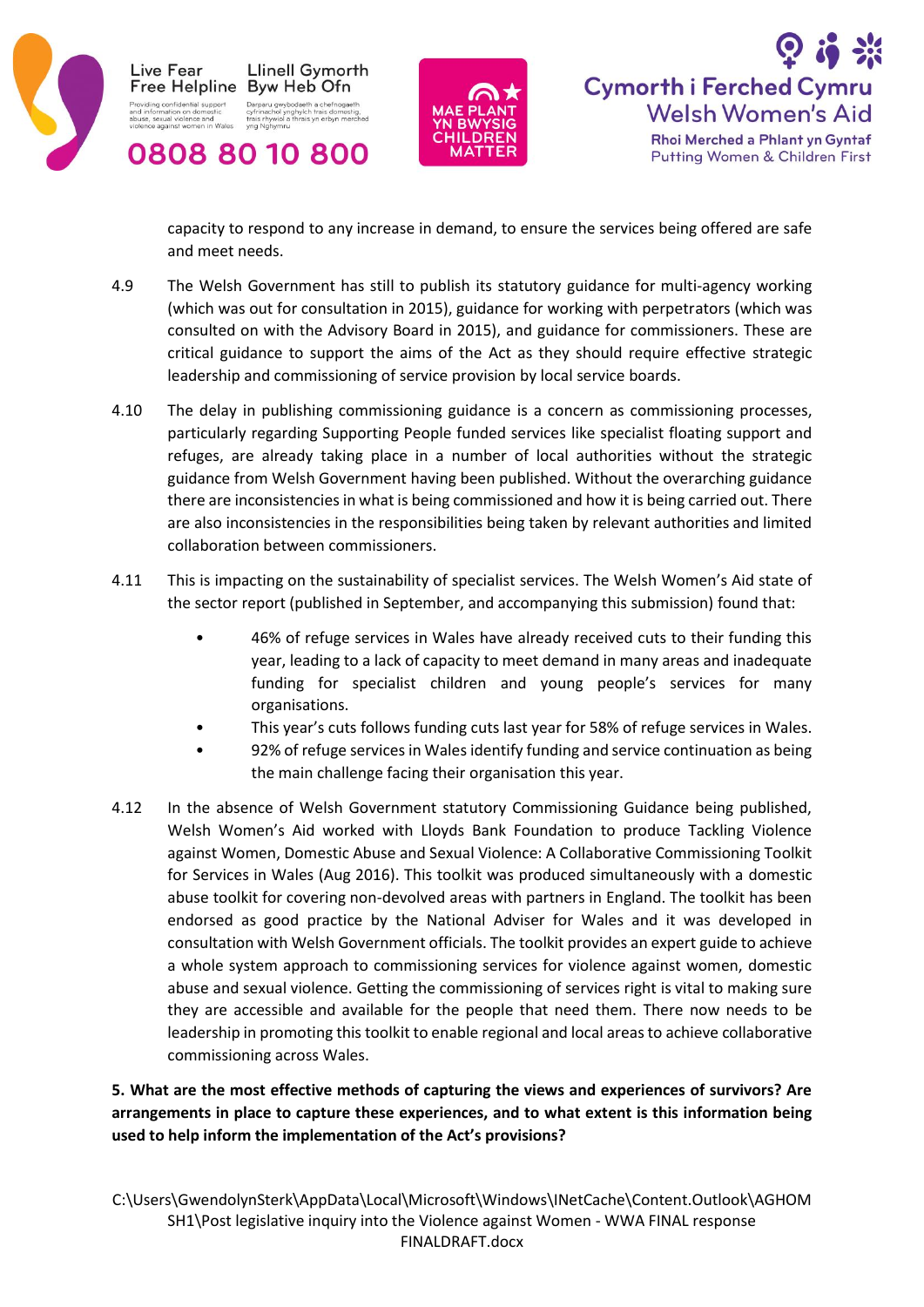





- 5.1 Welsh Women's Aid advocates that understanding how survivors use and experience services (or don't use them) is key to improving the effectiveness of services and systems aimed at prevention, protection and support. We have obtained external Trust funding to develop a national survivor participation framework for Wales using Survivors Empowering and Educating Domestic Abuse Services (SEEDS) model which enables survivors to engage in local and national decision making regarding services. The SEEDS model aims to provide a voice for survivors, increasing understanding about the experience of domestic abuse amongst those working in the statutory sector. The aim is to use a model that works with survivors to obtain their views about the effectiveness and value of local services; to raise awareness of other relevant issues; and to empower survivors to move forward in their lives by making positive use of their experiences.
- 5.2 The SEEDS model can provide a consultation service to enable agencies to understand survivors' perspective; contribute to training events and the production of training materials; give presentations to increase staff awareness and understanding of incidents and the impact of domestic abuse.
- 5.3 Further to this Welsh Women's Aid and our members carry out engagement with survivors to make sure the experiences and needs of survivors are central to all we do. In Spring 2016, Welsh Women's Aid worked with the National Adviser and an independent facilitator to run a series of focus groups with survivors of violence against women, domestic abuse and sexual violence across Wales. This offered an opportunity for a broad spectrum of survivors to voice their experiences about using services and explain what improvements might be made to inform recommendations. The findings set out clear priorities for action that will inform the national strategy as well as being shared with relevant authorities to inform needs assessments and other local decision making. A copy of this report is provided as an attachment, which includes the top priorities survivors felt Welsh Government should address, following enactment of provisions within the Act. These are:
- 5.4 It is vital that survivors are kept at the heart of all discussions about them in the implementation of the Act. Our work on developing a national survivor participation framework for Wales over the next two years should assist and support the delivery of the Act at a national and local level.

### **6. Whether survivors of abuse are beginning to experience better responses from public authorities as a result of the Act, particularly those needing specialist services?**

- 6.1 Welsh Women's Aid has been resourced by Welsh Government to deliver a national accreditation framework for specialist services, by working with a team of independent quality assessors to roll out National Quality Service Standards. Specialist domestic abuse services that are working towards or have attained the quality standards can evidence their effective response to survivors of violence and abuse across a range of measures. Survivors who need to access specialist services can either self refer, be referred via the Live Fear Free Helpline,
- C:\Users\GwendolynSterk\AppData\Local\Microsoft\Windows\INetCache\Content.Outlook\AGHOM SH1\Post legislative inquiry into the Violence against Women - WWA FINAL response FINALDRAFT.docx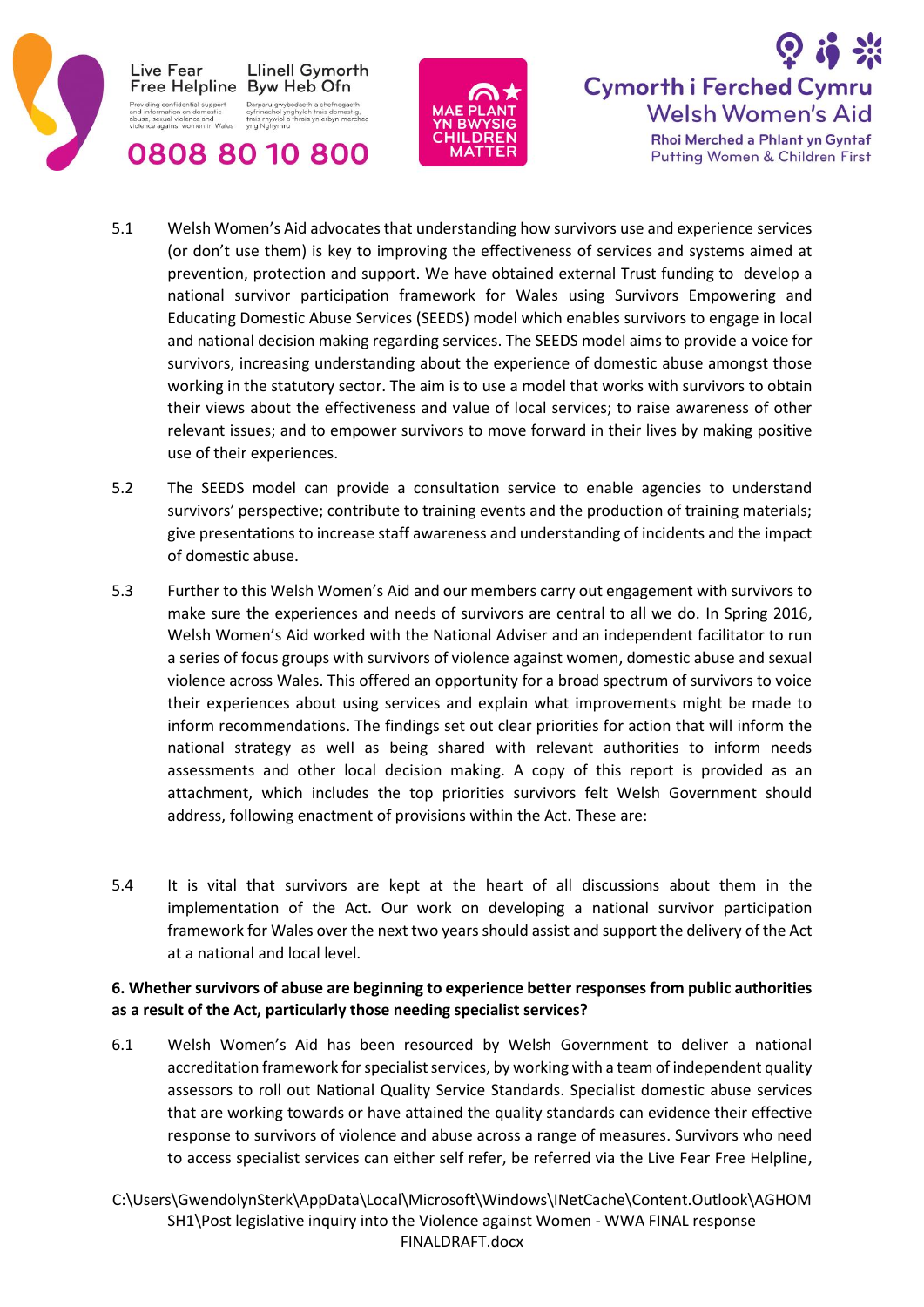





or referred by public or other third sector services. Provisions in the Violence against Women, Domestic Abuse and Sexual Violence (Wales) Act 2015 places increasing responsibility on public authorities to identify and refer survivors to specialist services. The national training framework and a whole education approach, if implemented correctly, will also encourage local public services, schools and youth services to refer survivors, including children and young people, to specialist services in local communities.

- 6.2 At present no National Indicators have been published as set out in the Act, because there are no national violence against women outcomes developed to align with the National Strategy, to measure progress (the strategy is due to be published by November). So there is a limited baseline from which to measure the improvement of responses. While the Act does set out an ambition to improve responses, measurement of this is limited.
- *6.3* Welsh Women's Aid survivor consultation report *Are you listening and am I being heard? Survivor Consultation: A report of the recommendations made by survivors of violence against women, domestic abuse and sexual violence, to inform the national strategy in Wales, (March 2016*) - provides feedback from survivors of their experiences of responses by public authorities and the improvements they would like to see that should inform the delivery of the Act. In the consultation carried out with survivors, they spoke about the need for improved responses by public services in identifying and enabling disclosures of abuse and enabling them to access the support they needed. One of the key concerns of survivors was knowing about availability of specialist services and being able to access them when and where they needed them. *Please see the attached report that provides feedback on the problems survivors continue to experience with seeking help and support from public services.*
- 6.4 Survivors in rural areas raised particular concern about the accessibility of services and the need to know that they can trust local professionals in the public sector due to the small communities they lived in. Welsh Women's Aid is working with partners in Powys to pilot a community engagement scheme to improve awareness of domestic abuse and the help available amongst professionals working in local community services (Ask Me scheme). This aims to create safe disclosure points for survivors in their local communities beyond public sector and specialist services where it is safe for survivors to disclose the abuse they are experiencing and get the right signposting so that they can access the right support when they need it. It will equip members of the local community such as hairdressers or local shop assistants with the basic knowledge, skills and tools to have a supportive conversation and provide an initial safe response. It builds on the Ask and Act framework and creates a holistic community response to violence against women, domestic abuse and sexual violence.
- C:\Users\GwendolynSterk\AppData\Local\Microsoft\Windows\INetCache\Content.Outlook\AGHOM SH1\Post legislative inquiry into the Violence against Women - WWA FINAL response FINALDRAFT.docx 6.5 The implementation of the obligations of the Act should reflect the need to fundamentally review and change systems and processes. As a means of achieving a better response to survivors Welsh Women's Aid recommends that the evidence-based principles and approach outlined in our 'Change that Lasts' service model be adopted across Wales. This model, developed with resources from Welsh Government, provides a framework that facilitates the shortest and most effective route to safety, freedom and independence for each survivor based on their individual situation and the resources available to them. As part of this model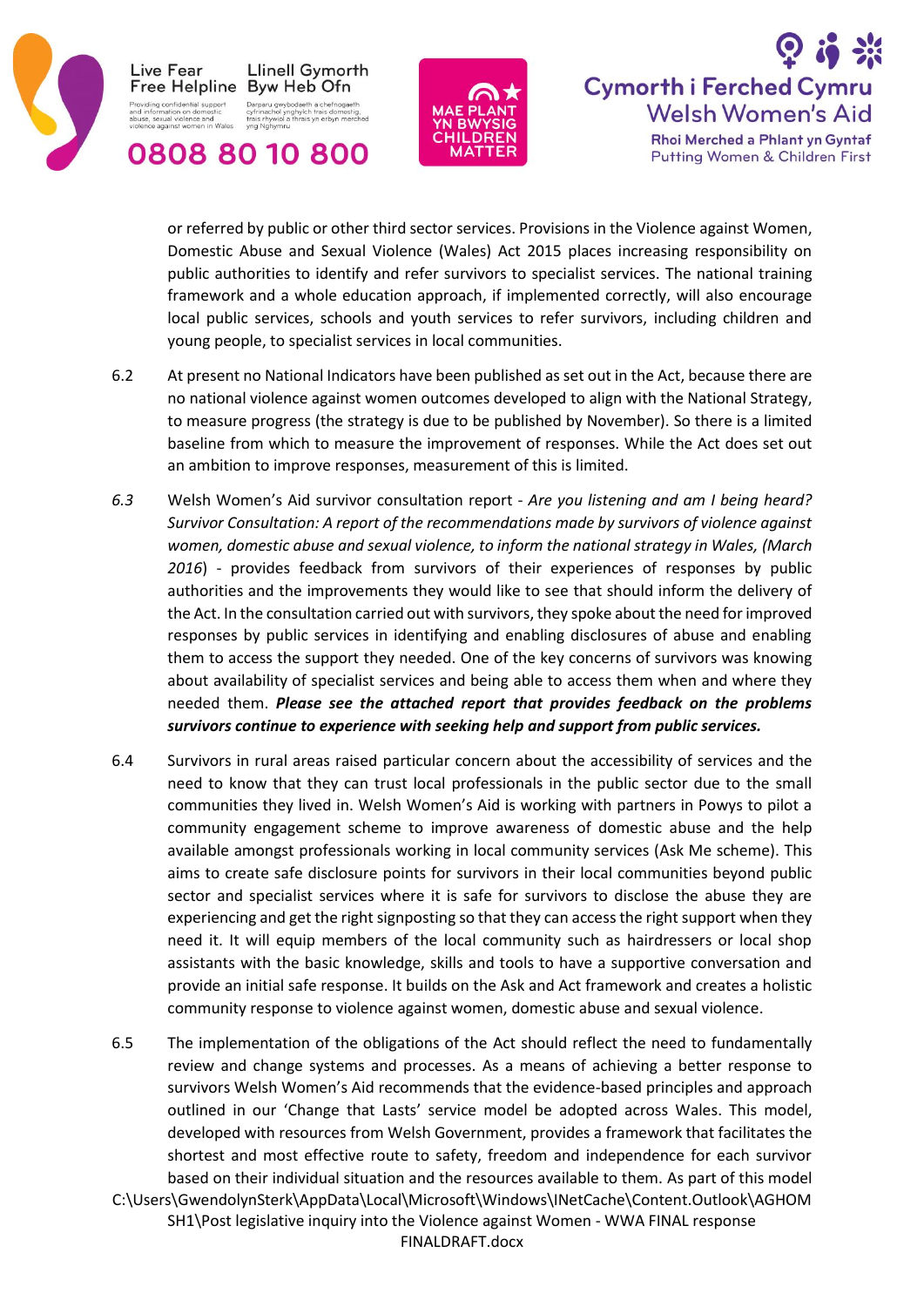





it is important that support services are needs-led and survivor centred, and adhere to national accreditation and quality frameworks e.g. the Welsh Government supported National Quality Service Standards being delivered by Welsh Women's Aid. If changes were made to meet survivors' needs from the outset (as is designed to do through our 'Change that Lasts' model), then resources would be saved and survivors of abuse would achieve a much greater positive benefit from their interaction with public authorities.

## **7. Whether the National Adviser has sufficient power and independence from the Welsh Government to ensure implementation of the Act?**

- 7.1 Welsh Women's Aid welcomes the creation of the independent Ministerial Adviser role. The role is an opportunity to provide leadership and accountability for the violence against women agenda in Wales. The role offers a unique opportunity to provide the necessary machinery for ensuring strong leadership and to introduce processes for scrutinising delivery, monitoring and evaluating progress made.
- 7.2 Whilst we recognise this, we do not think that the role currently has sufficient power, resources and independence in terms of holding Welsh Government and other public bodies accountable to their obligations within the Act. At present the role is part time and has no budget so it is limited in the leadership and action it can take. Without sufficient resource and capacity, the National Adviser's role is not able to have the impact or importance of that of a commissioner (compare, for example, with the roles of the Well-being of Future Generations Commissioner, Children's Commissioner and Older People's Commissioner).
- 7.3 We recognise the role's function in providing guidance and monitoring activities however it remains unclear what the remit is if the role needs to advise Ministers or challenge Welsh Government or other public bodies about not fulfilling their statutory duties. It is unclear what sanctions will take place if these legal duties are broken, and how these sanctions will be imposed. Sanctions are absolutely vital if the legislation is to 'have teeth' therefore clarity is needed on whether imposing sanctions on non-compliant organisations is a statutory function to be fulfilled by the Adviser or another body.

# **8. To what extent the good practice guide to healthy relationships is successfully influencing the development of a whole school approach to challenging violence against women, domestic abuse and sexual violence?**

- 8.1 The UN Rapporteur on Violence against Women recommended in her UK report in 2014 that action was taken to ensure a holistic approach to prevention of violence against women and girls by including appropriate and comprehensive sex and relationship education in schools as a compulsory subject; providing adequate training to teachers and other school staff; and developing gender-specific prevention policies.
- 8.2 Schools and other educational settings play a key role in the prevention of violence against women and girls. This is vital to prevent future domestic and sexual violence as well as tackling the abuse and violence children and young people are currently experiencing. Data published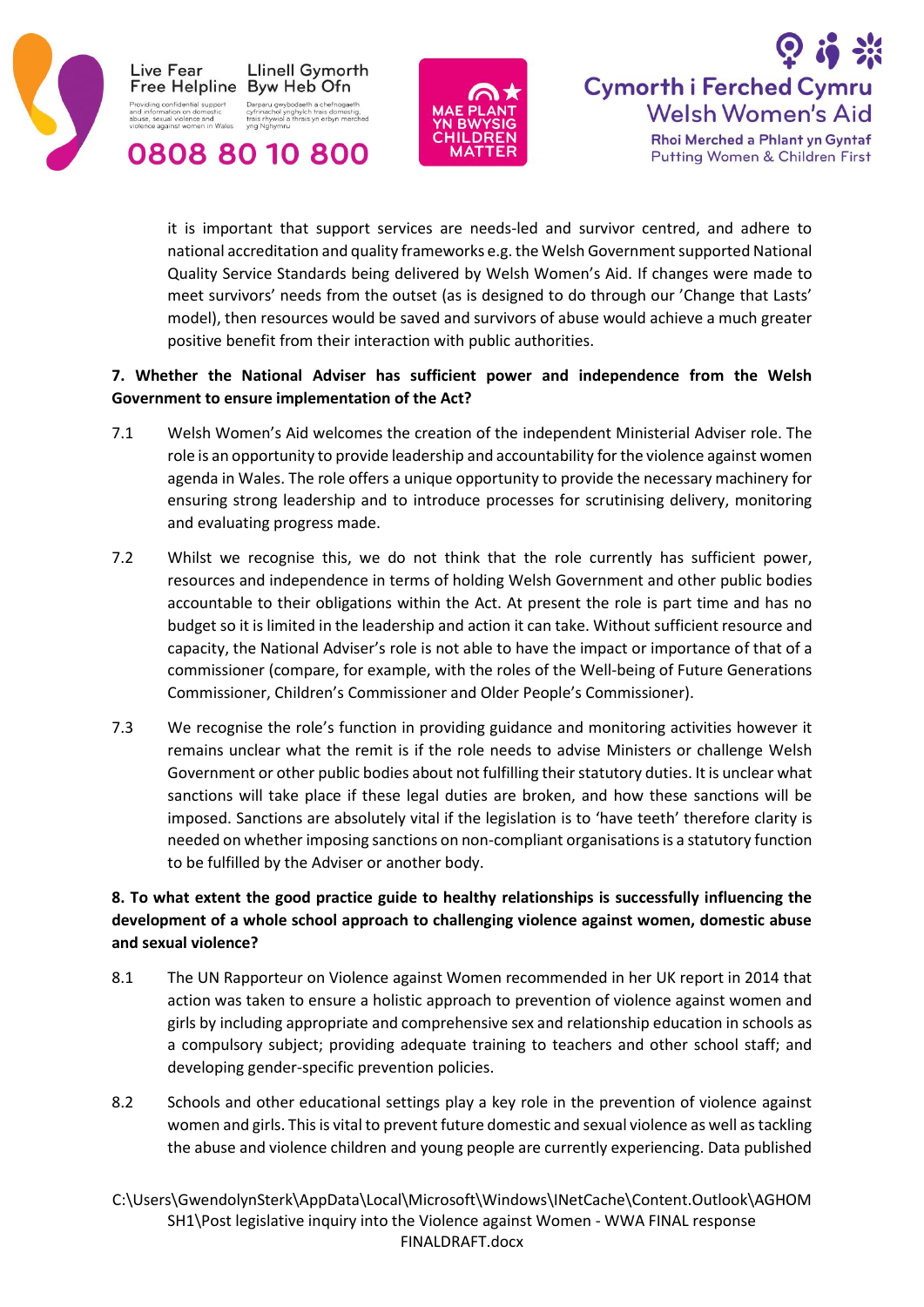





in September 2015 revealed that 5,500 sexual offences were recorded in UK schools over a three year period, including 600 rapes<sup>4</sup>.

- 8.3 As stated above the Welsh Government Good Practice Guidance on Whole Education Approaches developed in conjunction with Welsh Women's Aid along with the suite of resources in the accompanying toolkit (forthcoming) provide an effective mechanism for embedding a preventative approach within education settings in Wales. Additionally work has been carried out to support young people to develop tools for educational settings where positive attitudes toward gender equality and healthy, respectful relationships can be fostered by young people now and in the future. Welsh Women's Aid has been working in partnership with Cardiff University and NSPCC Cymru, supported by the Office of the Children's Commissioner for Wales, to support young people to develop the forthcoming guide 'Agenda: A Young People's Guide to Making Positive Relationships Matter' (see [http://learning.gov.wales/resources/browse-all/keeping-learners-safe-conference-](http://learning.gov.wales/resources/browse-all/keeping-learners-safe-conference-2015/?lang=en)[2015/?lang=en\)](http://learning.gov.wales/resources/browse-all/keeping-learners-safe-conference-2015/?lang=en).
- 8.4 All of these are effective in establishing a best practice basis on which to embed a whole education approach in Wales, however there is currently little evidence of this being consistently rolled out across Welsh schools and other educational settings. Additionally clarity is needed about how healthy relationship education will be included within the new curriculum review. The development of the new curriculum and the process of national and local implementation of provisions contained in the Act offers an opportunity to ensure all children and young people have access to effective gender equality and healthy relationship education as well as support in their own right as survivors of violence against women, domestic abuse and sexual violence.

### **9. Conclusion**

 $\overline{a}$ 

- 9.1 While the Violence against Women, Domestic Abuse and Sexual Violence (Wales) Act 2015 along with other related legislation sets out the principles of prevention, earlier intervention and collaborative working the act needs leadership, resources and effective integration of this being core business into and across all Government departments and public service boards, to achieve effective implementation and in turn to make a real difference to the lives of women and children in Wales.
- 9.2 Welsh Women's Aid welcomes the opportunity to provide evidence to the committee on the post-legislative implementation of the Violence against Women, Domestic Abuse and Sexual Violence (Wales) Act 2015. In particular, w**e would welcome the opportunity to provide oral submission to the Committee, on behalf of specialist domestic abuse/violence against women services in Wales.**

<sup>4</sup> <http://www.bbc.co.uk/news/education-34138287>

C:\Users\GwendolynSterk\AppData\Local\Microsoft\Windows\INetCache\Content.Outlook\AGHOM SH1\Post legislative inquiry into the Violence against Women - WWA FINAL response FINALDRAFT.docx